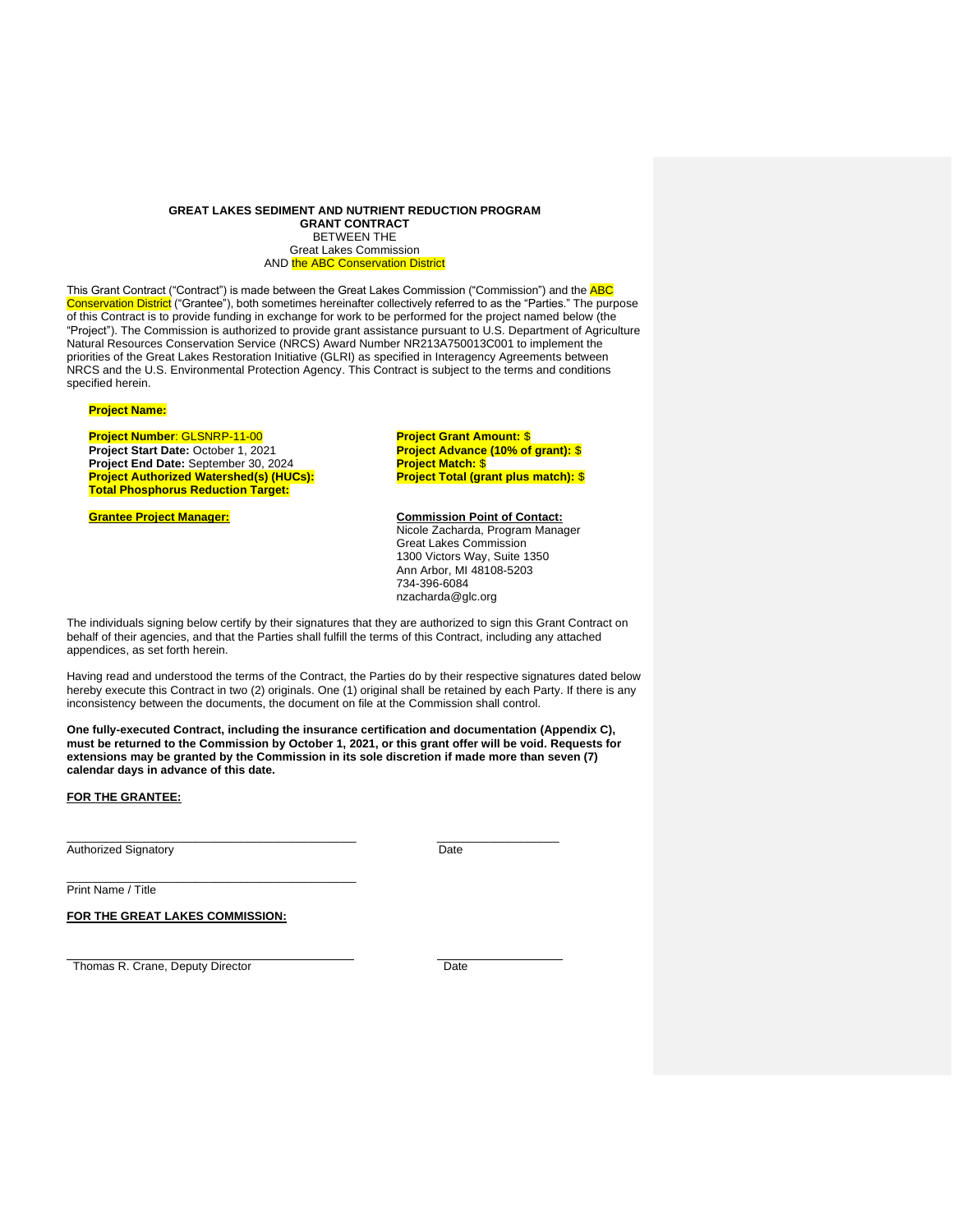# **CONTRACT APPENDICES**

**Appendix A – Approved Project Work Plan and Budget**

**Appendix B – Reporting Forms**

**Appendix C – Insurance Certification and Documentation**

**Appendix D – Federal Requirements**

**Appendix E – NRCS-GLC Cooperative Agreement # NR213A750013C001** 

GREAT LAKES SEDIMENT AND NUTRIENT REDUCTION PROGRAM GRANT CONTRACT **Project Number**: GLSNRP-11-00

Page 2 | 12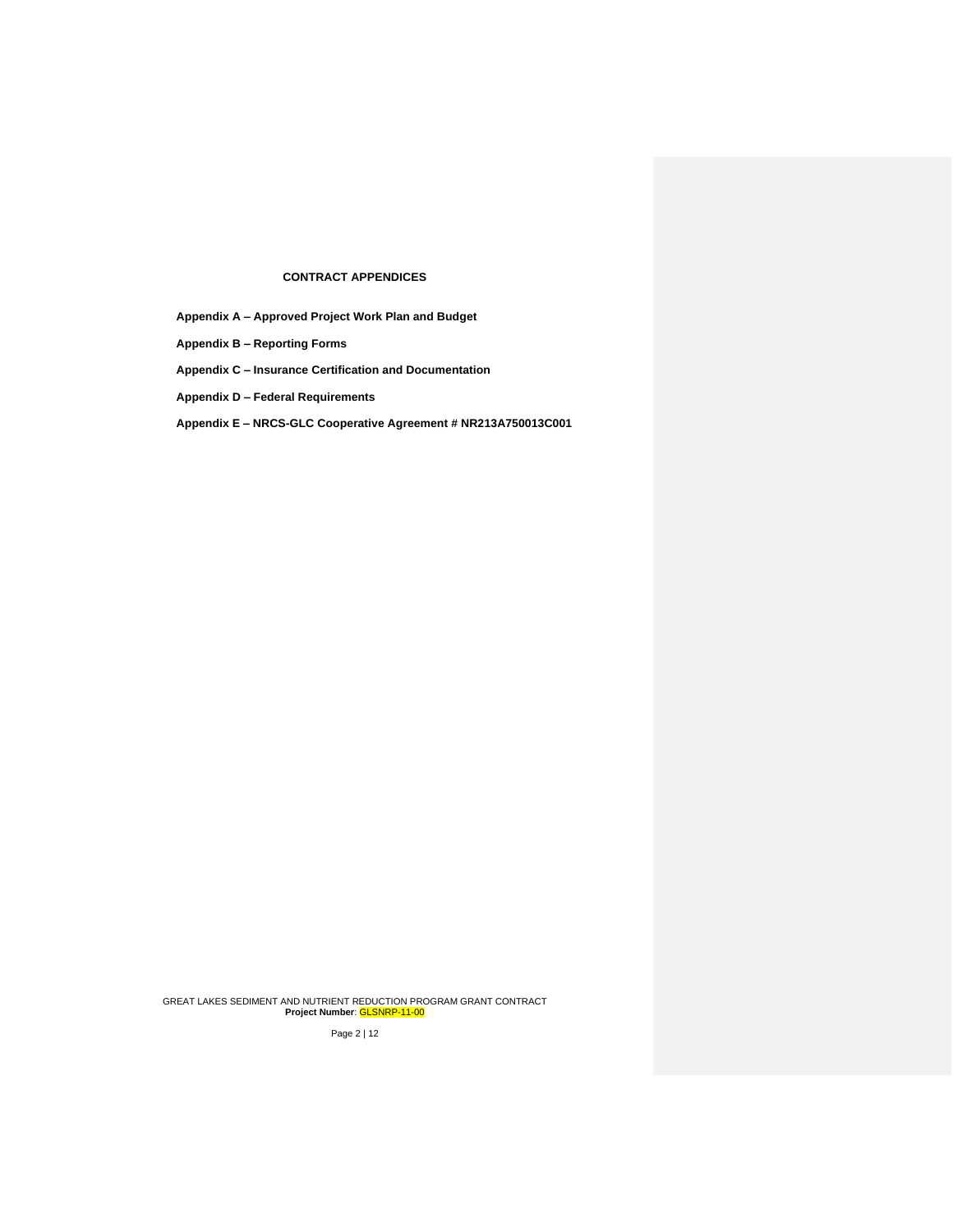### **I. PROJECT SCOPE**

- (A) This Contract and its appendices constitute the entire Contract between the Commission and the Grantee. The Contract may be modified only by signed written agreement between the Commission and the Grantee. If any provision of this Contract shall for any reason be held by a court of law to be invalid, illegal, or unenforceable in any respect, that invalidity, illegality, or unenforceability shall not affect any other provision of this Contract. All remaining provisions of this Contract shall remain in full force and effect.
- (B) The scope of this Project is limited to the activities specified in the approved Project work plan and budget (Appendix A), which is specifically incorporated by reference herein and made part of this Contract. Changes in Project scope may require prior written approval in accordance with Section III of this Contract.
- (C) By acceptance of this Contract, the Grantee commits to complete the Project, including without limitation meeting or exceeding the approved Phosphorus Reduction Target specified on page one of this Contract, along with other applicable measures of progress identified within Appendix A, and submitting all required reporting during the effective dates of this Contract, in accordance with the terms and conditions of this Contract.
- (D) This Contract is funded by the U.S. Department of Agriculture (USDA) Natural Resources Conservation Service (NRCS) through a grant to the Great Lakes Commission. Neither the United States nor any of its departments, agencies, or employees is a party to this Contract.
- (E) The Grantee commits to implement conservation practices to reduce phosphorus and sedimentation only within the area(s) identified in Appendix A and listed on page one of this Contract, and to report on progress and results that specifically relate to the practices described and installed under this Contract.
- (F) Grant funds provided herein cannot be used to provide additional cost-share or pay for technical assistance to plan, design, or install any conservation practice paid for in any part by farm bill programs administered by USDA-NRCS, such as EQIP, other GLRI awards, Clean Water Act section 319 programs or other federallyfunded programs.

#### **II. CONTRACT PERIOD**

Upon signature by the Grantee, the Contract shall be effective from the Start Date until the End Date on page one of this Contract, unless terminated sooner as provided in this Contract (Section XVIII). The Commission shall have no responsibility to provide funding to the Grantee for Project work performed except between the Start Date and the earlier of the End Date specified on page one or the date of Termination. Expenditures made by the Grantee prior to the Start Date or after the earlier of the End Date or the date of Termination of this Contract are not eligible for payment under this Contract.

#### **III. CHANGES**

The Grantee must receive prior written approval from the Commission for: (1) any changes to the Grant Contract, (2) material changes to the approved project work plan (Appendix A), which include changes in Project activities that may compromise achievement of the Phosphorus Reduction Target specified on page one of this Contract and other applicable measures of progress, (3) changes to the approved Project budget (including transfers of funds between existing budget categories) in excess of \$5,000 or that will result in a material change to the approved Project work plan, or 4) an extension of the End Date listed on page one.

All such changes must be requested by the Grantee in writing on organizational letterhead and, if approved, will be formalized by the Commission in writing in the form of a Contract Amendment. The Commission reserves the right to deny requests for changes to the Contract or to its appendices.

For budget changes totaling less than \$5,000, the Grantee does not need prior authorization from the Commission unless the changes will result in a material change to the approved Project work plan (e.g., moving funds from an approved conservation practice to a different practice or activity not identified in the existing Project work plan and/or changes that may compromise Grantee's achievement of the Phosphorus Reduction Target). To implement non-material budget changes less than \$5,000, the Grantee should amend its Invoice

> GREAT LAKES SEDIMENT AND NUTRIENT REDUCTION PROGRAM GRANT CONTRACT **Project Number**: GLSNRP-11-00

> > Page 3 | 12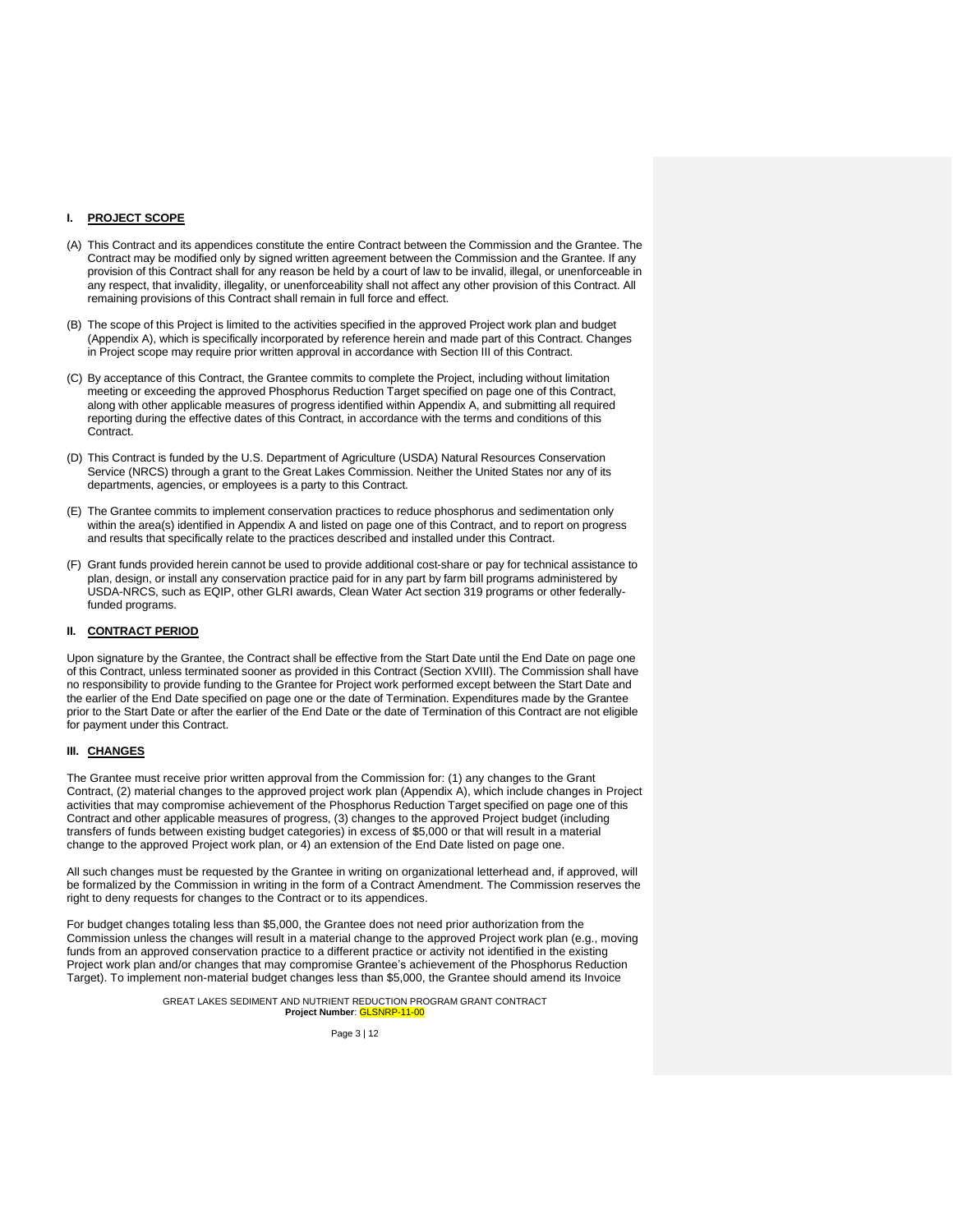Form (Appendix B.1) to reflect the adjusted budget amounts in the "Budget Adjustments" column, and then clearly describe all budget changes within the Narrative Progress Report Form (Appendix B.3) for the next reporting period.

#### **IV. GRANTEE DELIVERABLES AND REPORTING REQUIREMENTS**

- (A) The Grantee shall complete all deliverables specified in Appendix A of this Contract and meet or exceed the approved Phosphorus Reduction Target and other applicable measures of progress during the Contract period specified on page one of this Contract.
- (B) Quarterly Reporting: The Grantee shall be required to complete and submit progress reports at least quarterly (i.e., every three months) following the procedures and schedule detailed below, **even if no Project activity has occurred and no funds are being requested during the reporting period**. These reports shall be due fourteen (14) days after the end of each quarter of the federal fiscal year, which runs from October 1 through September 30. Reports are due as follows:

| <b>Reporting Period</b>     | Due Date   |
|-----------------------------|------------|
| Q1: October 1 - December 31 | January 14 |
| Q2: January 1 - March 31    | April 14   |
| Q3: April 1 - June 30       | July 14    |
| Q4: July 1 - September 30   | October 14 |

Your first quarterly progress report is due January 14, 2022, with additional progress reports due every three months thereafter. The final quarterly report shall be due no later than October 14, 2024. Failure to submit quarterly reports in a timely fashion may result in Contract termination.

Progress report forms must include a signed (electronic or hard copy) invoice for reimbursement, a description of the conservation practice(s) installed during the quarter, and a narrative report of the Project's activity. Before, during, and after pictures will also be required for the Project and should be submitted with each quarterly report. Quarterly reports must report on the *entire 3-month period*, through the final day of the last month of the reporting period and should not be signed and dated prior to the end of the period.

- (C) Monthly Reporting (Optional): The Grantee may choose to submit reports and invoices on a monthly basis. Monthly reports will include the same components as above and shall be due no later than fourteen days after the end of the calendar month under consideration. Monthly reports should include the *entire month* and should not be signed and dated prior to the end of the month. If the Grantee chooses to submit three separate monthly reports and invoices, then a quarterly report is not required. However, the entire three-month period must be reported in monthly increments for that quarter (in lieu of a single quarterly report) to stay on schedule with the quarterly reporting timeframes listed above.
- (D) Report Submittal: Quarterly report file names must include the Project Number (listed on page one of this Contract) and be labeled according to the federal fiscal year and quarter using the format: FY followed by the last two digits of the federal fiscal year followed by a dash (–) followed by either Q1, Q2, Q3 or Q4 depending on the particular quarter. An example for a report submitted in the second quarter of federal fiscal year 2021 would be GLSNRP-10-21-00 – FY21-Q2. Monthly reports should be labeled with the fiscal year and month (e.g., GLSNRP-10-21-00 – FY21-April). Please note the federal fiscal year begins on October 1 of each year, thus quarters aligns with the table in Paragraph (B), above.

To submit a progress report, please use the following procedure:

- 1. The following three forms (provided to the Grantee as Appendices to this Grant Contract) must be completed for each report:
	- a. Invoice Form (Appendix B.1), signed by an Authorized Representative of the Grantee,
	- b. Load Reduction Reporting Form (Appendix B.2), submitted as an Excel file no pdfs, and
	- c. Narrative Progress Report Form (Appendix B.3).

GREAT LAKES SEDIMENT AND NUTRIENT REDUCTION PROGRAM GRANT CONTRACT **Project Number**: GLSNRP-11-00

Page 4 | 12

**Commented [NZ1]:** Extra sentence for early starts: The Commission has allowed an early start to project work. As such, the Grantee may either submit reports for the months of August and September 2021 with the first quarterly report, or the Grantee may submit single, monthly reports as set forth as an option under Paragraph (C), below.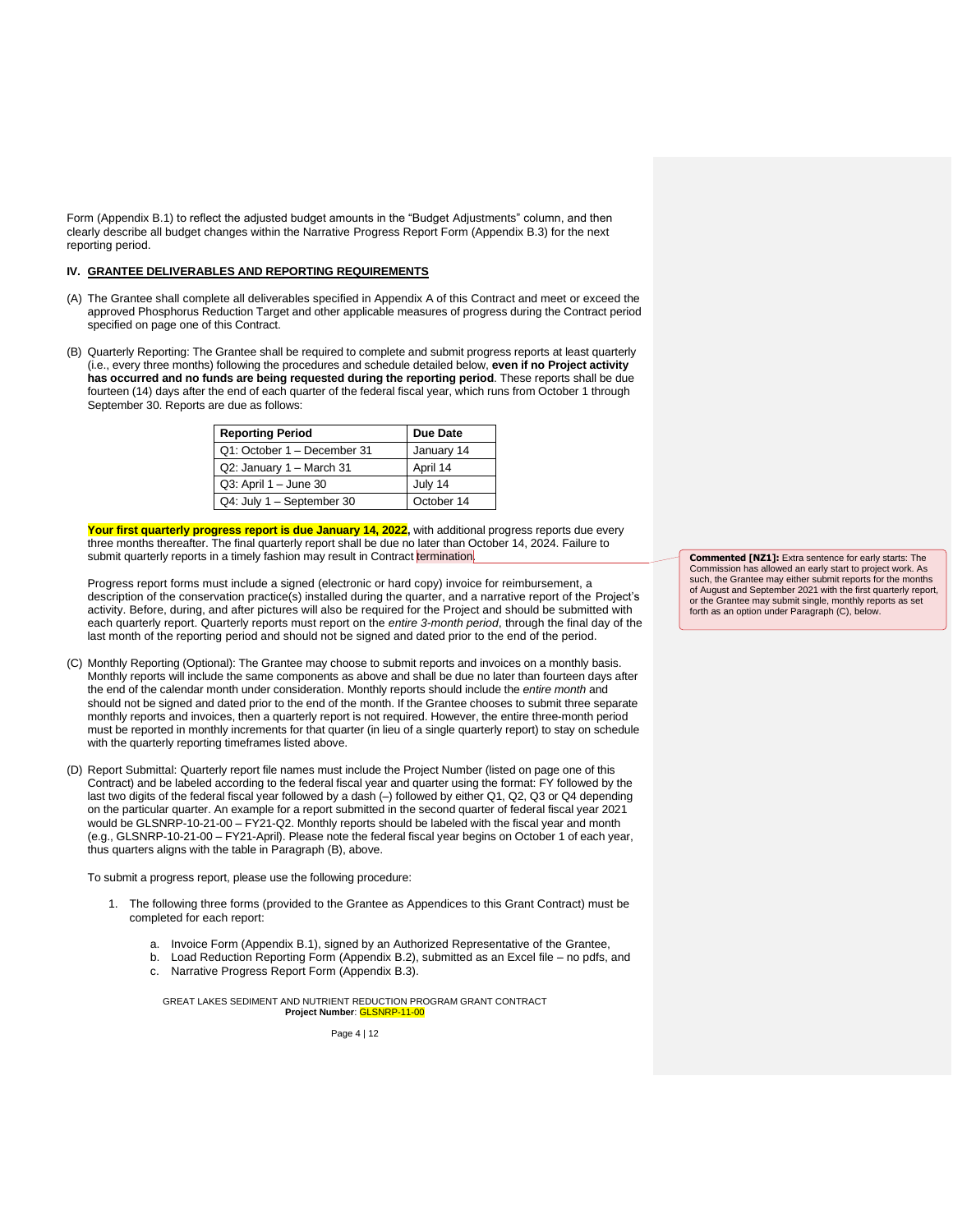Additional material such as pictures and news articles may be included within the narrative report.

- 2. Access the program webpage at **[https://www.glc.org/work/sediment/progress\\_report](https://www.glc.org/work/sediment/progress_report)** and fill out the submittal data/information – Project Number, Contact Name, Email, and Project Title in the web form.
- 3. Upload each form by clicking on the Choose File buttons and finding the appropriate completed form in your files.
- 4. Once all forms have been selected, submit the web form.
- (E) Final Project Report: The Grantee shall provide a Final Project Report using the final report form and instructions provided at **[https://www.glc.org/work/sediment/final\\_report,](https://www.glc.org/work/sediment/final_report)** as well as a final Invoice Form (Appendix B.1) for all remaining eligible Project expenses and a final Load Reduction Reporting Form (Appendix B.2). Final Project Report procedures for submittal are similar to those listed above for the quarterly reports. The Final Project Report, Invoice Form, and Load Reduction Reporting Form must be submitted by **November 30, 2024**. The Grantee may invoice the Commission for costs incurred in preparation of the Final Project Report, Invoice Form, and Load Reduction Reporting Form; however, Projects are expected to be complete not later than September 30, 2024, the End Date depicted on page one of this Contract.

## **V. RESPONSIBILITIES**

- (A) The Commission covenants to:
	- 1. Respond to questions and inquiries from the Grantee in a timely manner.
	- 2. Respond to all requested changes to the Contract, material changes to the Project work plan (Appendix A), and to budget changes in excess of \$5,000 in writing.
	- 3. Provide administrative guidance to the Grantee on the Project.
	- 4. Assure timely review and processing of Narrative Progress Reports and Invoices.
	- 5. Share Project outcomes and progress, including load reductions and innovative approaches, across the Great Lakes region.
- (B) The Grantee covenants to:
	- 1. Fulfill all requirements in the Project work plan (Appendix A) or as modified by Contract Amendment, including the approved Phosphorus Reduction Target specified on page one of this Contract.
	- 2. Appoint a designated staff contact person to serve as the day-to-day contact with the Commission in the administration and execution of the Project (identified as the Grantee Project Manager on page one of this Contract). Should this person change duties or leave the Grantee organization during the Contract period, the Grantee must notify the Commission of such changes in writing within 30 calendar days of the change, identifying who shall be responsible for the continued direction and management of the Project.
	- 3. Design and install all implementation practices according to USDA-NRCS standards and specifications, applicable state standards, or under the approval of a certified professional engineer or agronomist, as applicable for the specific practice.
	- 4. Obtain all necessary federal, state, and local government permits and approvals where necessary for the proposed work prior to the expenditure of funds for those activities requiring permits.

GREAT LAKES SEDIMENT AND NUTRIENT REDUCTION PROGRAM GRANT CONTRACT **Project Number**: GLSNRP-11-00

Page 5 | 12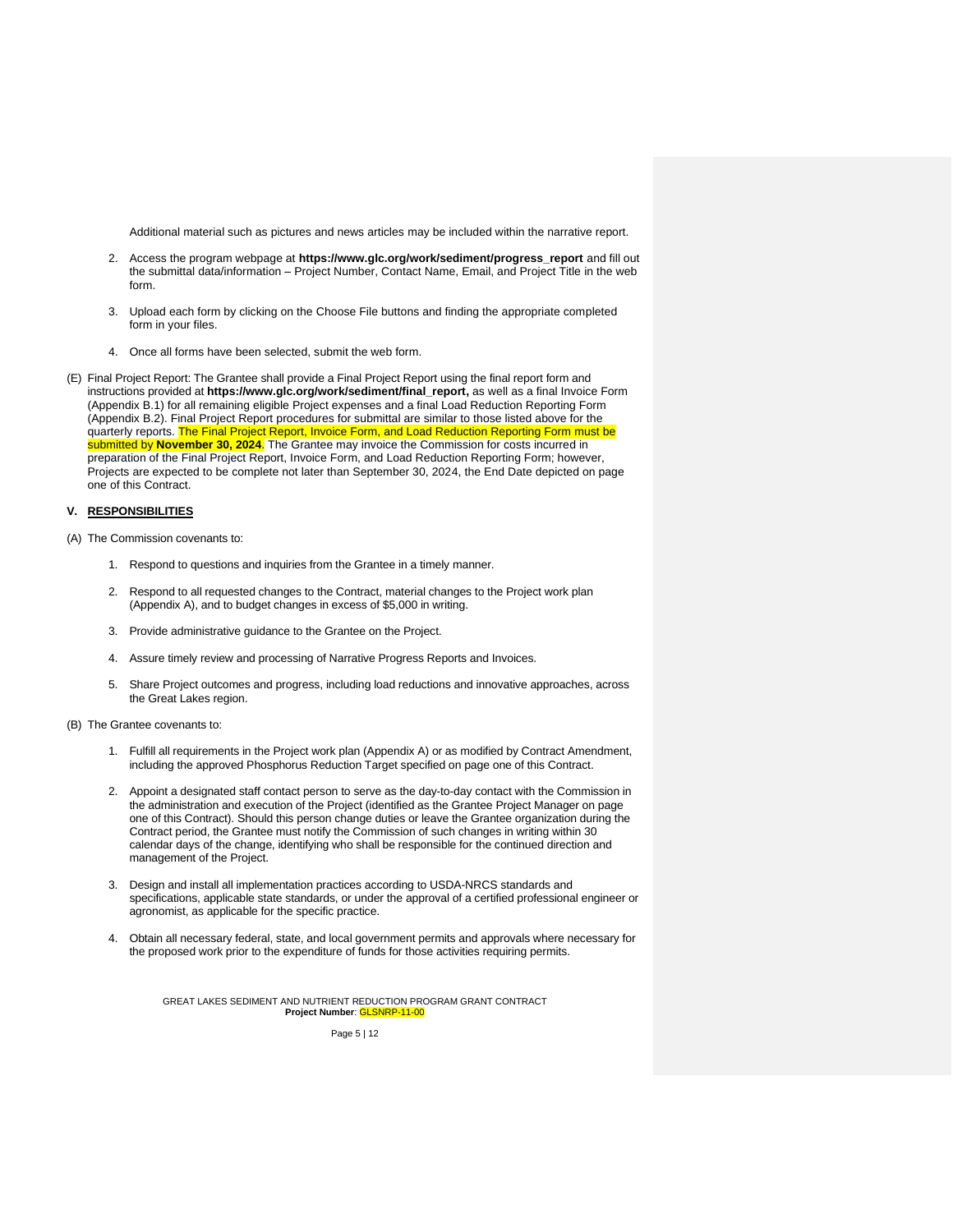- 5. Achieve the total soil and phosphorus reduction savings as specified in the Project work plan (Appendix A) and documented within the Load Reduction Reporting Form (Appendix B.2).
- 6. Provide before, during, and after pictures of the implementation, media events, and other activities of interest to the Project.
- 7. Abide by all local, state/provincial, and federal laws, rules, ordinances and regulations in the performance of this Project and conduct all work in a lawful and safe manner, consistent with the standards and level of care normally provided under this profession. The Grantee is solely responsible for determining the requirements for and obtaining any permits or licenses that may be required by local, state, or federal laws, regulations, or rules to carry out the activities funded under this Contract.
- 8. Preserve and submit appropriate documentation to support reported expenses on quarterly invoices (or monthly, if preferred) to the Commission, within 14 days after the end of the quarter (or month).
- 9. Submit a Final Project Report, final Invoice Form (Appendix B.1), and final Load Reduction Reporting Form (Appendix B.2) due no later than November 30, 2024.
- 10. Plan and conduct outreach efforts in a timely manner consistent with the requirements of the Project work plan (Appendix A). Outreach materials and all communications with the media and the public should acknowledge the Project funders and other cooperators, as appropriate. Additional details are provided in Appendix D of this Contract, Federal Requirements. The Grantee should seek approval from the Commission prior to using the Commission's logo.
- 11. Request changes to the Contract, work plan, or budget (as described in Section III) in writing on the Grantee's organizational letterhead.
- 12. Unless otherwise specified in separate landowner cost-share agreements, the Grantee shall provide necessary maintenance and/or repairs both during and after the specified Contract period to assure continued performance of practices installed consistent with Appendix A, and for the intended life of the practice under the relevant USDA-NRCS practice standard.
- 13. The Grantee agrees to inform the Commission as soon as problems, delays, or adverse conditions become known which will materially impair the Grantee's ability to meet the outputs/outcomes specified in the approved Project work plan (Appendix A).
- (C) The Grantee and any designee, subcontractor, or agent shall at all times be an independent entity. The Grantee shall, under no circumstance during the term of this Contract, be an employee or agent of the Commission. The Commission and Grantee agree that the Commission is not required to withhold income tax for any payment to the Grantee, its employees, or its designees or agents under this Contract, including reimbursement of expenses, but that it may file informational returns with the U.S. Internal Revenue Service (IRS) or similar federal or state agencies regarding payment made hereunder to the Grantee under conditions imposed by federal, state or local laws applicable to such payment. It is further understood that neither the Grantee, nor its designees, agents, or employees, are employees of the Commission or its party states, within the meaning or application of any federal or State of Michigan unemployment insurance, retirement benefits law or social security law, or any worker's compensation or industrial law or otherwise.
- (D) The Grantee shall secure the necessary personnel to perform the services as described in the approved work plan (Appendix A), and all personnel shall be employees or shall be under the direct supervision of the Grantee. The Grantee shall accept responsibility for and make payments as required by law for workers' compensation insurance, social security, income tax deductions, unemployment compensation, and any other taxes or payroll deductions as required by law for its employees. The above shall be the responsibility of any firm or individual employed under a subcontract. All personnel, employees, or subcontractors working under this Contract shall be professionally qualified to perform the duties required.
- (E) The Grantee is responsible for the professional quality, technical accuracy, timely completion, and coordination of all designs, drawings, specifications, reports, and other services furnished by the Grantee or its subcontractor under this Contract. The Grantee or its subcontractor shall, without additional compensation,

GREAT LAKES SEDIMENT AND NUTRIENT REDUCTION PROGRAM GRANT CONTRACT **Project Number**: GLSNRP-11-00

Page 6 | 12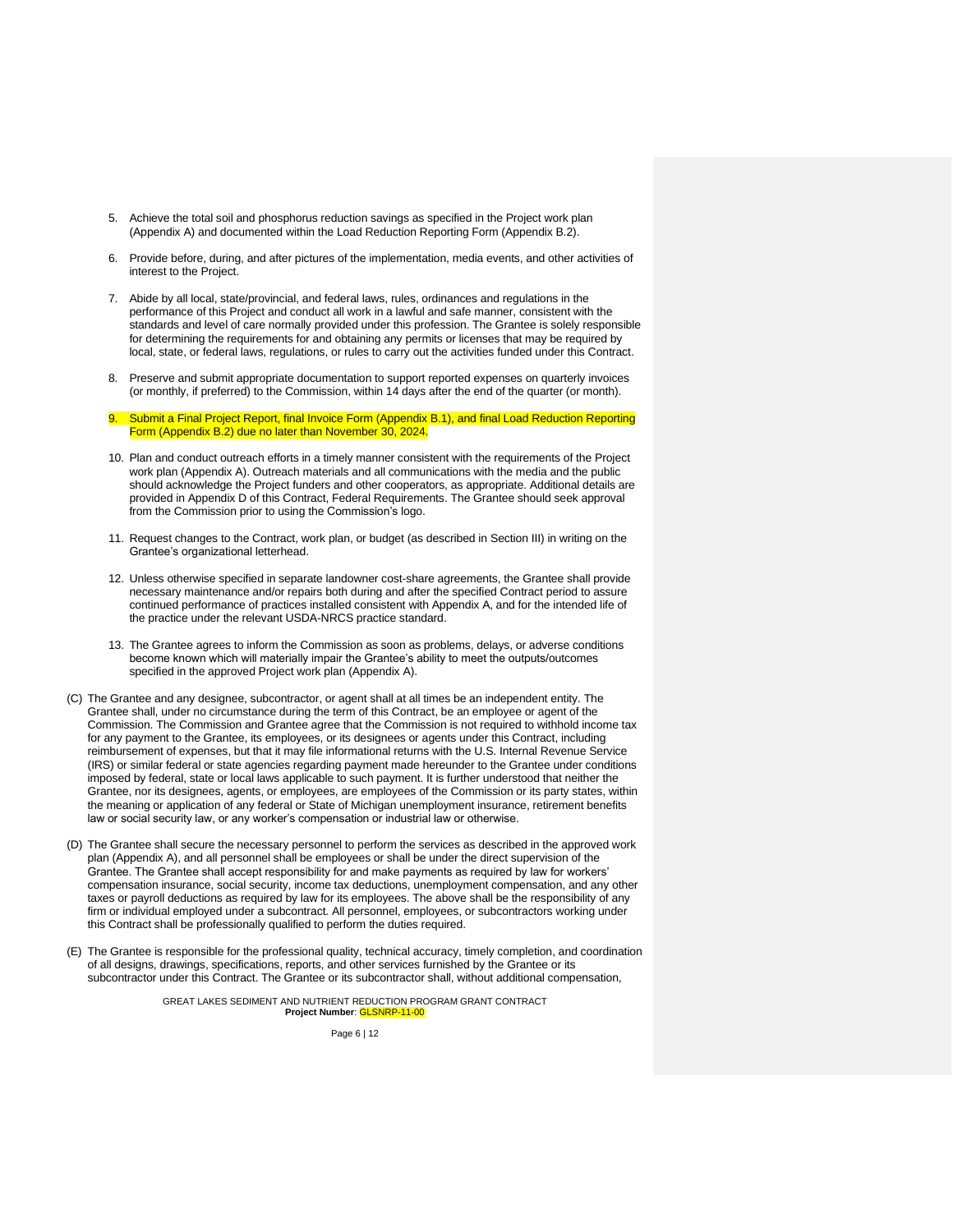correct or revise any errors, omissions, or other deficiencies in drawings, designs, specifications, reports, or other services.

- (F) The Commission's approval of all reports, products, and incidental work or materials furnished hereunder shall not in any way relieve the Grantee of responsibility for the technical adequacy of the work. The Commission's review, approval, acceptance, or payment for any of the services shall not be construed as a waiver of any rights under this Contract or of any cause of action arising out of the performance of this Contract, and the Grantee shall be and remain liable to the Commission for breach of obligation with respect to any of the services furnished under this Contract.
- (G) The Grantee acknowledges that it is a crime to knowingly and willingly file false information with the Commission for the purpose of obtaining this Contract or any payment under the Contract, and that any such filing may subject the Grantee, its agents, and/or employees to criminal and civil prosecution and/or termination of the grant.

## **VI. ASSIGNABILITY**

The Grantee and its respective directors, officers, and employees shall not transfer, pledge, mortgage, or otherwise assign the value of this Contract or assign or delegate any of Grantee's duties or obligations under this Contract to any other party without the prior written consent of the Commission, which consent the Commission may grant or withhold in its sole discretion.

# **VII. SUBCONTRACTS**

- (A) Subject to all applicable provisions of this Contract, the Grantee may enter into subcontracts for the performance of work under this Contract.
- (B) No subcontract shall be deemed an assignment of Grantee's rights or obligations under this Contract. No subcontract shall relieve Grantee of any of Grantee's obligations under this Contract and Grantee shall remain solely responsible to the Commission for performance of its obligations under this Contract. Except as specifically provided herein, no subcontract shall create any contractual relationship between the Commission and the subcontractor. The Commission shall not be liable to any subcontractor for performance of any obligations under the subcontract including without limitation payment to the subcontractor. The Commission shall consider Grantee to be the sole point of contact for all matters relating to this Contract, including without limitation the payment of any and all charges resulting from the Grant.
- (C) Grantee shall ensure that any subcontractor is qualified to perform the duties required.
- (D) Grantee shall require that all subcontractors comply with the provisions of Sections VIII (Non-Discrimination), XI (Conflict of Interest), XII (Anti-Lobbying) and debarment and suspension requirements incorporated by reference within Appendix D (Federal Requirements) of this Contract.
- (E) Grantee shall require and ensure that all subcontractors maintain the insurance coverage required pursuant to Appendix C of this Contract. Upon request from the Commission, Grantee shall provide the Commission with proof (i.e., a certificate of coverage) showing that each subcontractor has met the minimum insurance requirements within Appendix C.
- (F) The Grantee and its agents and designees agree to follow procurement standards established under Uniform Guidance 2 CFR 200.

## **VIII. NON-DISCRIMINATION**

The Grantee shall comply with all Civil Rights Acts, as amended and all other federal, state, and local fair employment practices and equal opportunity laws and covenants that it shall not discriminate. The U.S. Department of Agriculture (USDA) prohibits discrimination in all its programs and activities on the basis of race, color, national origin, age, disability, and where applicable, sex, marital status, familial status, parental status, religion, sexual orientation, genetic Information, political beliefs, reprisal, or because all or in part of an individual's income is derived from any public assistance program. The Grantee agrees to include in every

> GREAT LAKES SEDIMENT AND NUTRIENT REDUCTION PROGRAM GRANT CONTRACT **Project Number**: GLSNRP-11-00

> > Page 7 | 12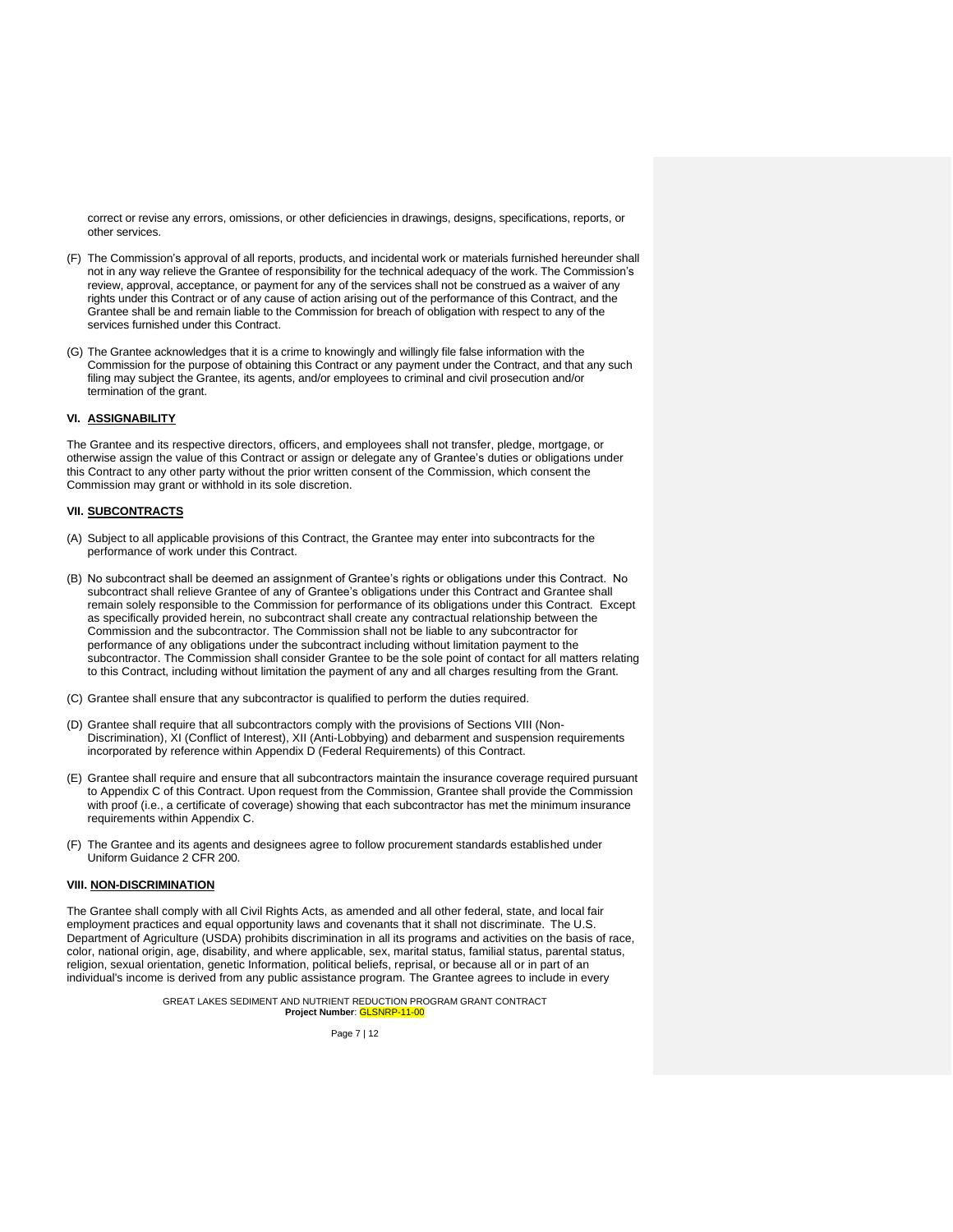subcontract entered into for the performance of this Contract this covenant not to discriminate. A breach of this covenant, whether by Grantee or any subcontractor to Grantee, shall be deemed a material breach of this Contract by Grantee.

#### **IX. DISPUTE RESOLUTION AND GOVERNING LAWS**

- (A) The Parties agree to work in good faith to resolve any disputes over the interpretation of the terms of this Contract. If the Parties are not able to resolve their differences, the Parties shall be entitled to submit to a court of competent jurisdiction as provided herein.
- (B) This Contract shall be construed in accordance with and governed by the laws of the state of Michigan.
- (C) Any suit to enforce or interpret this Contract shall be brought in the federal or state courts residing in Washtenaw County, Michigan.

## **X. LIABILITY**

- (A) The Grantee agrees to defend, indemnify, save, and hold harmless the Commission, its representatives, employees, agents, officers, directors, and party states from and against any and all liabilities, obligations, penalties, costs, claims, injuries (including death), demands, damages, expenses and losses, including, but not limited to, attorney fees, consultant fees and expert witness fees, arising in whole or in part out of any act, error or omission of the Grantee, its employees, officers, agents or subcontractors, including, but not limited to: a) any negligent or tortious act, error, or omission; b) any failure to perform obligations, either express or implied, under this Contract; c) any misuse, or failure to properly account for the use, of funds received under the Grant; d) any release of any pollutant or hazardous substance or hazardous material, without regard to whether such release is negligent, reckless or violates any applicable local, state or federal ordinance, statute, rule or regulation; and e) any failure to comply with any applicable local, state, or federal ordinance, statute, rule, regulation or requirement including any permit, license or order issued thereunder which governs or applies to the work under this Contract.
- (B) The Grantee understands and agrees that the Commission's only financial obligation with respect to the Grantee in connection with the Project is to provide funding as set forth herein. The Commission shall have no other liability or obligations to or on behalf of the Grantee except those expressly stated herein.
- (C) The Grantee's obligation under Section X(A) shall survive the End Date or earlier termination of this Contract and shall remain in full force and effect.
- (D) In the event of Grantee negligence, the Grantee shall be responsible for any repairs or replacements to the installed practices (at Grantee's expense) that may be needed to assure continued performance of practices for the intended life of the practice under the relevant USDA-NRCS practice standard. See also Section XIX, Force Majeure.

#### **XI. CONFLICT OF INTEREST**

No government employee, or member of the legislative, judicial, or executive branches, or member of the Grantee's Board of Directors, its employees, partner agencies or their families shall benefit financially from any part of this Contract.

## **XII. ANTI-LOBBYING**

The Grantee shall ensure that no funds provided under this Contract are used to engage in lobbying of the Federal Government, in litigation against the United States unless authorized under existing law, or for other political activities. Further, the Grantee shall require that the language of this assurance be included in the agreement documents of all subcontracts at all tiers.

#### **XIII. AUDIT AND ACCESS TO RECORDS**

GREAT LAKES SEDIMENT AND NUTRIENT REDUCTION PROGRAM GRANT CONTRACT **Project Number**: GLSNRP-11-00

Page 8 | 12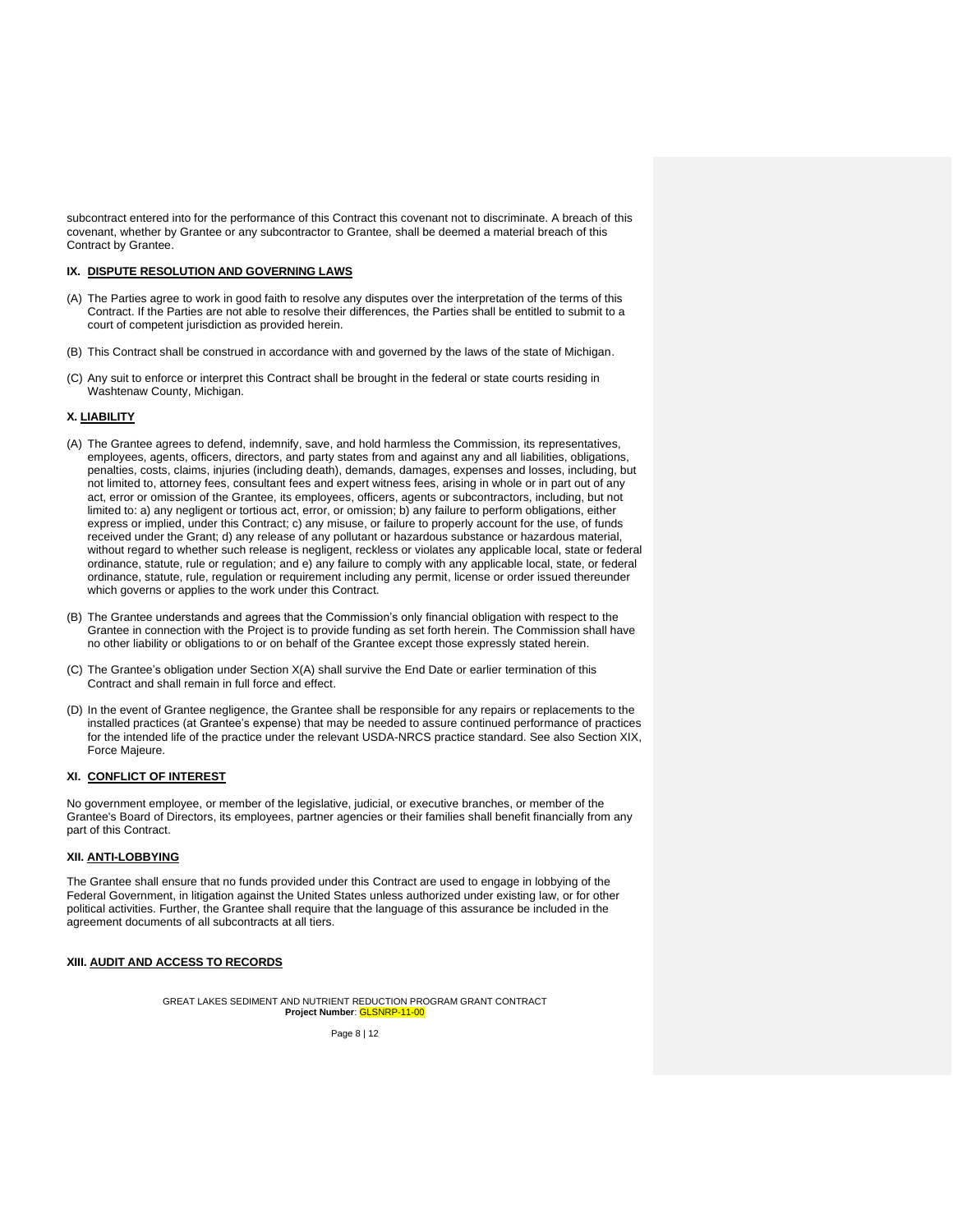- (A) Grantee agrees to maintain any and all Project files for all activities associated with this Project Contract for a period of three (3) years after the final payment has been issued to the Grantee by the Commission and in accordance with generally accepted accounting principles. The files shall contain at a minimum: Project work plans, copies of all federal and state permits/consultations associated with Project implementation, copies of all financial documents and supporting materials, including source documentation for all accounting records for all costs incurred under this grant. Such documentation includes, but is not limited to, canceled checks, paid bills, payroll records, and subcontract agreement documents. In addition, Grantee agrees to maintain comparable records of all maintenance and repair work performed pursuant to Section V(B)13 of this Contract until three (3) years after the intended life of the installed practices under the relevant USDA-NRCS practice standard.
- (B) The Commission reserves the right to conduct a programmatic and financial audit of the Project, and the Commission may withhold payment until the audit is satisfactorily completed.
- (C) The Commission, USDA-NRCS, EPA and the Federal Office of the Inspector General, at all reasonable times during normal business hours, shall have the right to inspect, audit, and reproduce all records, books, documents, correspondence, instruction, drawings, receipts, vouchers, memoranda, similar data and other evidence, and accounting procedures in any manner relating to this Contract, and the work performed and services rendered hereunder. Furthermore, Grantee agrees to allow an appropriate representative of the Commission, USDA-NRCS, EPA or the Federal Office of the Inspector General to interview any officer or employee of the recipient, subcontractor, grantee, sub grantee, or agency regarding such transactions related to this Contract. The Commission may demand, and Grantee shall be required to deliver, forthwith, such additional records, accounts, summaries, and supporting documents as the Commission in its sole discretion may deem appropriate.
- (D) In accordance with Uniform Guidance 2 CFR 200 Subpart F, the Grantee hereby agrees to obtain a single audit from an independent auditor **if it expends \$750,000 or more in total Federal funds in any fiscal year**. If this applies to the Grantee at any point during the Contract period, the Grantee shall submit the SF-SAC and a Single Audit Report Package using the Federal Audit Clearinghouse's Internet Data Entry System (see **http://harvester.census.gov/fac/)** within nine months after the end of the Grantee's fiscal year or 30 days after receiving the report from the auditor and provide an additional copy to the Commission.

#### **XIV. MATCH REQUIREMENTS**

(A) The Grantee is committed to the match amount listed on page one of the Contract, in accordance with the approved budget in Appendix A. Match cannot be earned prior to the Start Date on page one of the Contract. The Grantee shall expend all local match committed to the Project by the End Date on page one of the Contract.

Match can be in cash, in-kind or a combination of both. The list below is not exhaustive.

- 1. Cash is any money received from any source, other than from federal sources, that is part of the applicant's annual budget and audit process and will be utilized in the implementation of the Project.
- 2. In-kind includes services or financial contributions to the Project not paid for with the grant or other federal funds. These include:
	- a. Technical and/or administrative assistance provided by the Grantee, other entities, or persons not paid for with the grant or with federal funds.
	- b. All or a portion of the Grantee's indirect costs not otherwise paid for with the grant or with federal funds.
	- c. Use of local and state agency vehicles other than those of the Grantee.
	- d. Cost-share agreements from landowners.
	- e. Unpaid members of local task forces, watershed councils, work groups, citizen groups, etc. are considered volunteers, and may be calculated at the prevailing national minimum

GREAT LAKES SEDIMENT AND NUTRIENT REDUCTION PROGRAM GRANT CONTRACT **Project Number**: GLSNRP-11-00

Page 9 | 12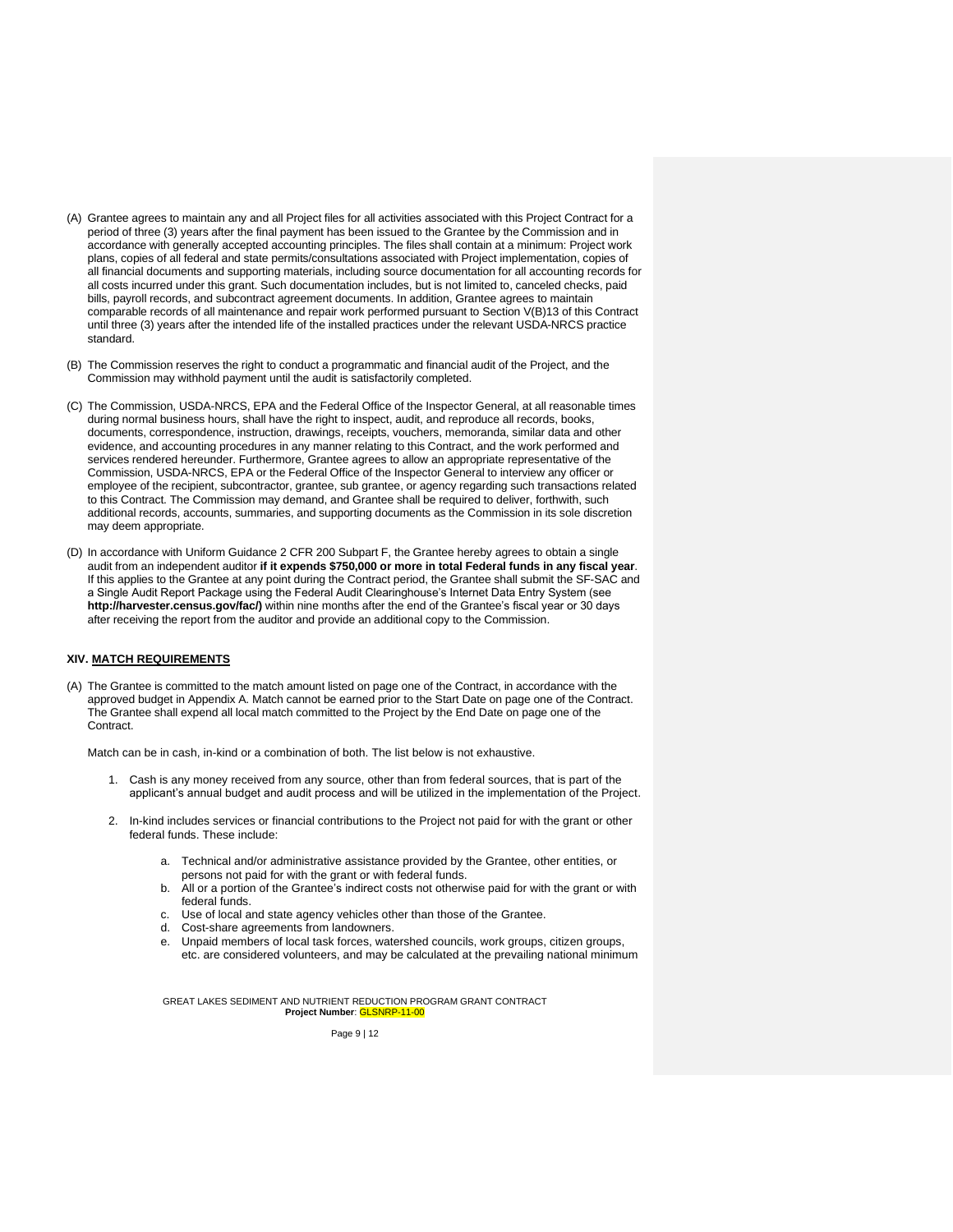wage (currently \$7.25/hour) unless justification is provided for a higher rate. Additional skilled labor may be charged at a higher rate with additional, detailed justification.

- (B) Grantee match from other projects may not be counted toward meeting the specific match requirement of this Contract and must come from non-Federal sources.
- (C) Should the Grantee become aware that it may be unable to provide the Grantee match amount identified on page one of this Contract, the Grantee must:
	- 1. Immediately notify the Commission's Point of Contact of the situation and provide a detailed description of the Grantee's impaired ability to provide the match amount;
	- 2. Specify the steps Grantee plans to take to secure replacement Grantee match in writing for approval by the Commission; and
	- 3. Indicate the Grantee's plans to either continue or phase out the Project in the absence of Grantee match.
- (D) If the Commission agrees to the Grantee's proposed plans, the Grantee will be notified accordingly. If the Grantee's plans are not acceptable to the Commission, the Contract may be subject to termination or modification. Modifications to proposed Grantee match revisions may be made on a case-by-case basis.
- (E) Failure by the Grantee to notify the Commission in accordance with paragraph (C) above may result in the disallowance of some or all of the costs charged to the grant, the subsequent recovery by the Commission of some of the grant funds, and possible termination of the Contract.
- (F) The Grantee must maintain records of all Project costs that are claimed by the Grantee as Grantee match, as well as records of costs to be paid with grant funds. If the Grantee's match includes in-kind contributions, the basis for determining the valuation for volunteer services and donated property must be documented.

## **XV. OTHER SOURCES OF FUNDING**

The Grantee guarantees that any claims for reimbursement made to the Commission under this Contract must not be financed by any source other than the Commission under the terms of this Contract. If funding is received through any other source, the Grantee agrees to delete the item(s) in question from its billings, or to immediately refund to the Commission, the total amount representing such duplication of funding.

## **XVI. COMPENSATION**

- (A) The Commission shall pay the Grantee a total amount not to exceed the amount on page one of this Contract, in accordance with the approved budget for the Project (Appendix A or its approved amendments), and only for eligible expenses already incurred and paid by the Grantee. Any change in the approved budget meeting the conditions listed in Section III must be approved in advance and in writing by the Commission. All other costs necessary to complete the Project are the sole responsibility of the Grantee. Labor cost charges to this grant must be based upon salaries actually earned and the time actually worked on this Project. Costs that cannot be supported by source documentation or that are incurred outside of the approved Project period and budget may be disallowed and may result in grant funds being returned to the Commission by the Grantee.
- (B) Payments for work conducted under this Contract are made on a cost reimbursement basis. After reviewing the reports submitted by the Grantee as specified in Section IV for satisfactory progress and approving all submitted expenses, the Commission shall initiate the reimbursement process. This process can take up to 90 calendar days to complete. Compiled reimbursement requests from all Great Lakes Sediment and Nutrient Reduction Program grant projects are submitted to the USDA-NRCS each mid-month. If the Grantee does not submit a complete report, including a signed Invoice Form, by the fourteenth of the month, payment may be delayed by an additional 30 days. **The Commission is not responsible for delayed payments if funds from USDA-NRCS are not provided in a timely manner to cover the reimbursement request from the Grantee, nor is the Commission responsible for delays arising from incomplete or inaccurate reporting by the Grantee.**

GREAT LAKES SEDIMENT AND NUTRIENT REDUCTION PROGRAM GRANT CONTRACT **Project Number**: GLSNRP-11-00

Page 10 | 12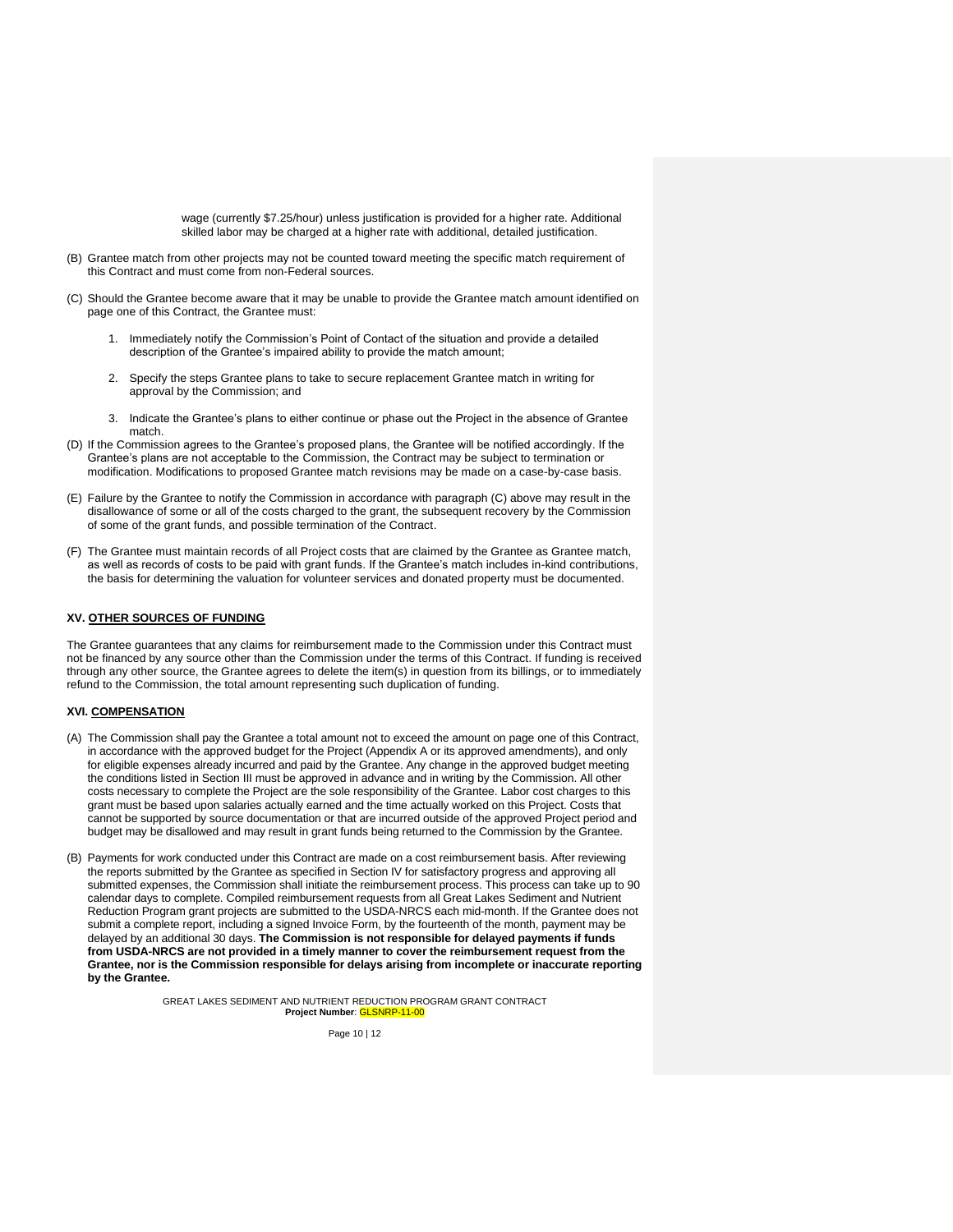- (C) The Commission reserves the right to request additional information necessary to substantiate payment requests.
- (D) Expenses incurred by the Grantee prior to the Start Date or after the End Date of this Contract are not allowed under this Contract and the Commission is not liable for these costs.
- (E) The Commission shall provide an advance of **ten percent (10%)** of the Project budget listed on page one of this Contract to the Grantee upon execution of this Contract. Grantee will draw upon these funds to cover initial costs for the Project and to assist in cash flow during the implementation. Advanced fund expenditures must be noted by the Grantee on the Invoice Form (Appendix B.1).
- (F) Payment for reimbursable Project costs shall be made only upon receipt and approval of quarterly or monthly reports as specified in Section IV and described in the approved work plan (Appendix A). The final reimbursement request for the Contract shall be made only upon receipt and approval of the Final Project Report, final Invoice Form (Appendix B.1), and final Load Reduction Reporting Form (Appendix B.2).
- (G) If the Final Project Report, final Invoice Form (Appendix B.1), final Load Reduction Reporting Form (Appendix B,2) or other Project deliverables are found to be incomplete or otherwise unacceptable by the Commission, or if the Project work has not been accomplished in accordance with the approved work plan (Appendix A), the Commission reserves the right to retain a **five percent (5%)** holdback of funds until the Project is completed in accordance with Section XVIII and Appendix A.

## **XVII. CLOSEOUT**

- (A) A determination of Project completion, which may include a site inspection and an audit, shall be made by the Commission after the Grantee has met all match obligations, satisfactorily completed required reports, and provided products and deliverables described in Appendix A. The determination shall be conveyed to the Grantee in the form of a Final Close-Out Letter from the Commission.
- (B) Upon issuance of final payment from the Commission, the Grantee releases the Commission of all claims against the Commission arising under this Contract. Unless otherwise provided in this Contract or by state law, final payment under this Contract shall not constitute a waiver of the Commission's claims against the Grantee.
- (C) The Grantee shall immediately refund to the Commission any payments made in excess of the documented costs allowed by this Contract.

## **XVIII. TERMINATION**

- (A) This Contract may be terminated by either Party before the End Date for any reason subsequent to the provision of 30 days advance notice to the other Party. Any termination notice shall be provided in writing specifying the reasons for termination and new project end date. Notices shall be sent by certified mail with return receipt requested.
- (B) If the Contract is terminated, the Grantee shall continue to be responsible and liable for the proper performance of its obligations through the date of termination, unless otherwise instructed by the written notice. The Commission shall honor requests for just and equitable compensation to the Grantee for all satisfactory and eligible work completed under this Contract through the date of termination, upon which time all outstanding reports and documents are due to the Commission and the Commission shall no longer be liable to pay the Grantee for any further charges to the grant. If funds previously advanced to the Grantee have not been expended in the performance of the Project, all unexpended funds shall be returned to the Commission or a settlement shall be negotiated as to the proportion to be reimbursed based on satisfactory work completed.

# **XIX. FORCE MAJEURE**

GREAT LAKES SEDIMENT AND NUTRIENT REDUCTION PROGRAM GRANT CONTRACT **Project Number**: GLSNRP-11-00

Page 11 | 12